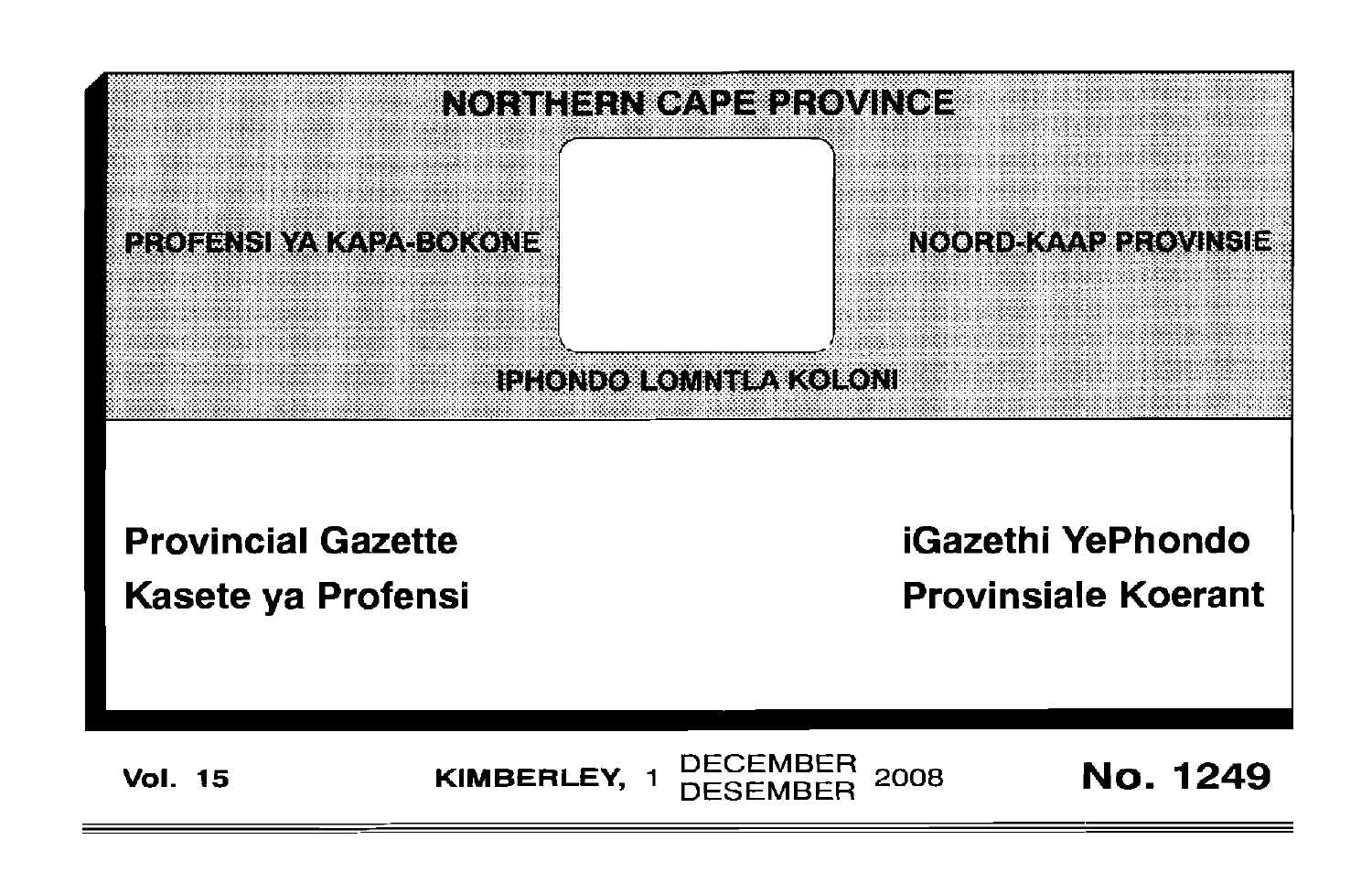|     | <b>CONTENTS · INHOUD</b>                                                                                       |             |                |
|-----|----------------------------------------------------------------------------------------------------------------|-------------|----------------|
| No. |                                                                                                                | Page<br>No. | Gazette<br>No. |
|     | <b>GENERAL NOTICES • ALGEMENE KENNISGEWINGS</b>                                                                |             |                |
|     | 93 Remuneration of Public Office-Bearers Act (20/1998): Correction notice: Premier's Notice 8 published on     |             | 1249           |
|     | 94 Removal of Restrictions Act (84/1967) and Northern Cape Planning and Development Act (7/1998): Kheis        |             | 1249           |
|     | 94 Wet op Opheffing van Beperkings (84/1967) en Noord-Kaapse Wet op Ontwikkeling en Beplanning (7/1998): Kheis |             | 1249           |

# **GENERAL NOTICES ALGEMENE KENNISGEWINGS**

# **NOTICE 93 OF 2008**

*Aig 9312008*

## **CORRECTION NOTICE**

# **PROVINCE OF THE NORTHERN CAPE**

A typological error occurred in Provincial Gazette No. 1248, Vol 15 published on 21 November 2008 regarding Premier's notice No 8 published in terms of the Remuneration of Public Office-Bearers Act, 1998 (Act No. 20 of 1998).

Schedule 1 Column 3, "Chief Whip: Largest Majority Party", below "Deputy Chief Whip: Majority Party", is correct to **"Chief Whip: Largest Minority Party"** and must be read as such.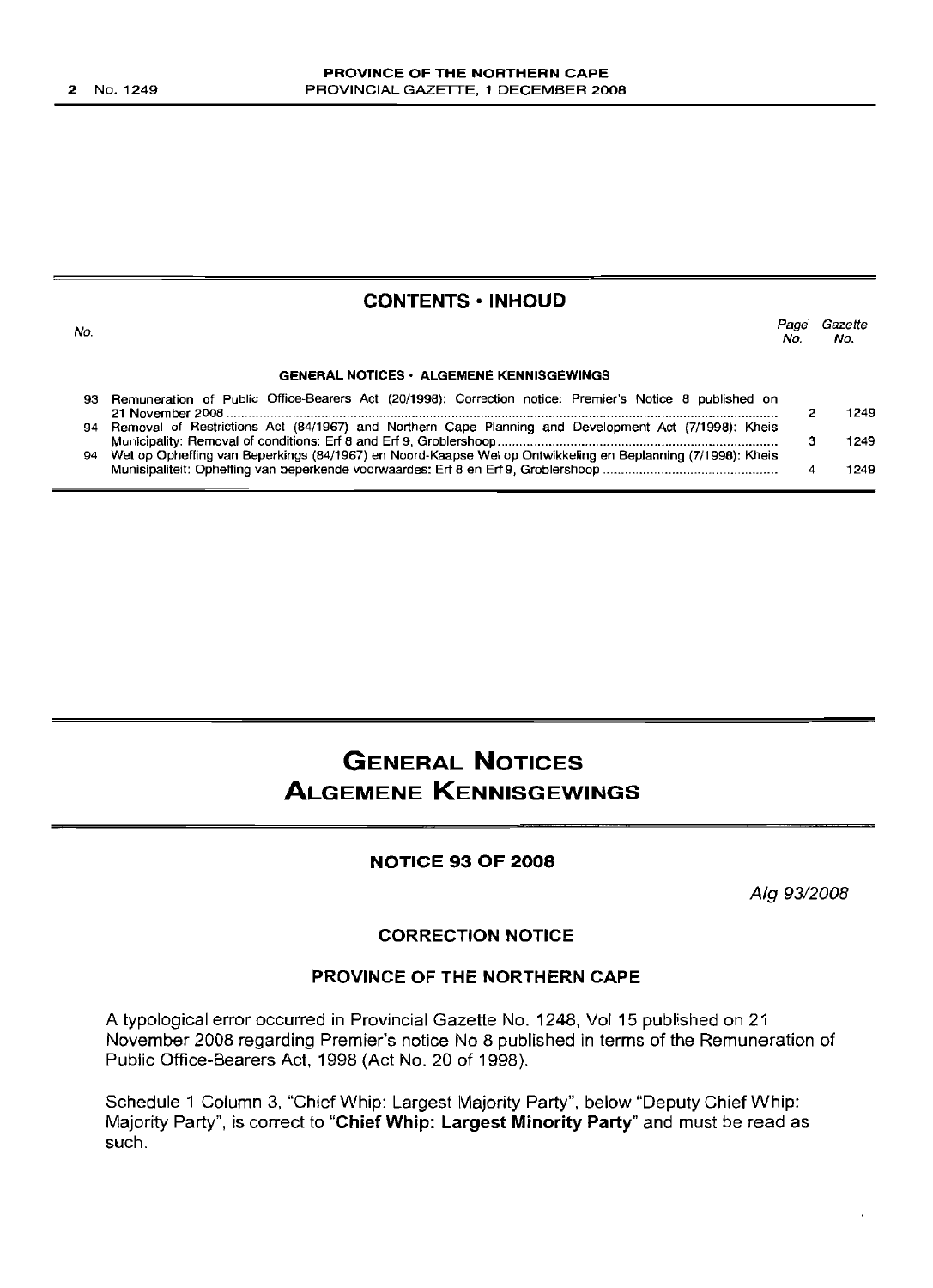# **NOTICE 94 OF 2008**

Alg 94/2008

## **KHEIS MUNICIPALITY**

# **REMOVAL OF RESTRICTIONS ACT, 1967 (ACT 84 OF 1967)**

# **NORTHERN CAPE PLANNING AND DEVELOPMENT ACT (ACT 7 OF 1998)**

**Applicant:** Macroplan (Len J Fourie)

#### **Removal of restrictions**

**Nature of application:** Removal of restrictive title conditions as enumerated in Title Deeds (Erf 8 T7809/1997 and Erf 9 T7810/1997) p.3, Section A, numbers 2 to 5 and 7, to facilitate the rezoning and subdivision of Erven 8 and 9, Grobiershoop.

Full particulars are obtainable from the Municipal Manager, Telephone 054-833 9500, during normal office hours and objections against the application, if any, must be lodged in writing with the Municipal Manager on or before **Friday, 19 December 2008.** Any person with objections against the application, who is unable to write, can during normal office hours on or before **Friday, 19 December 2008,** report to Mr Jacobs, who will put such a persons objections in writing.

**MNR MCKAY** MUNISIPALE BESTUURDER

Privaatsaak X2 Groblershoop 8850 Erwe 8 & 9 GROBLERSHOOP